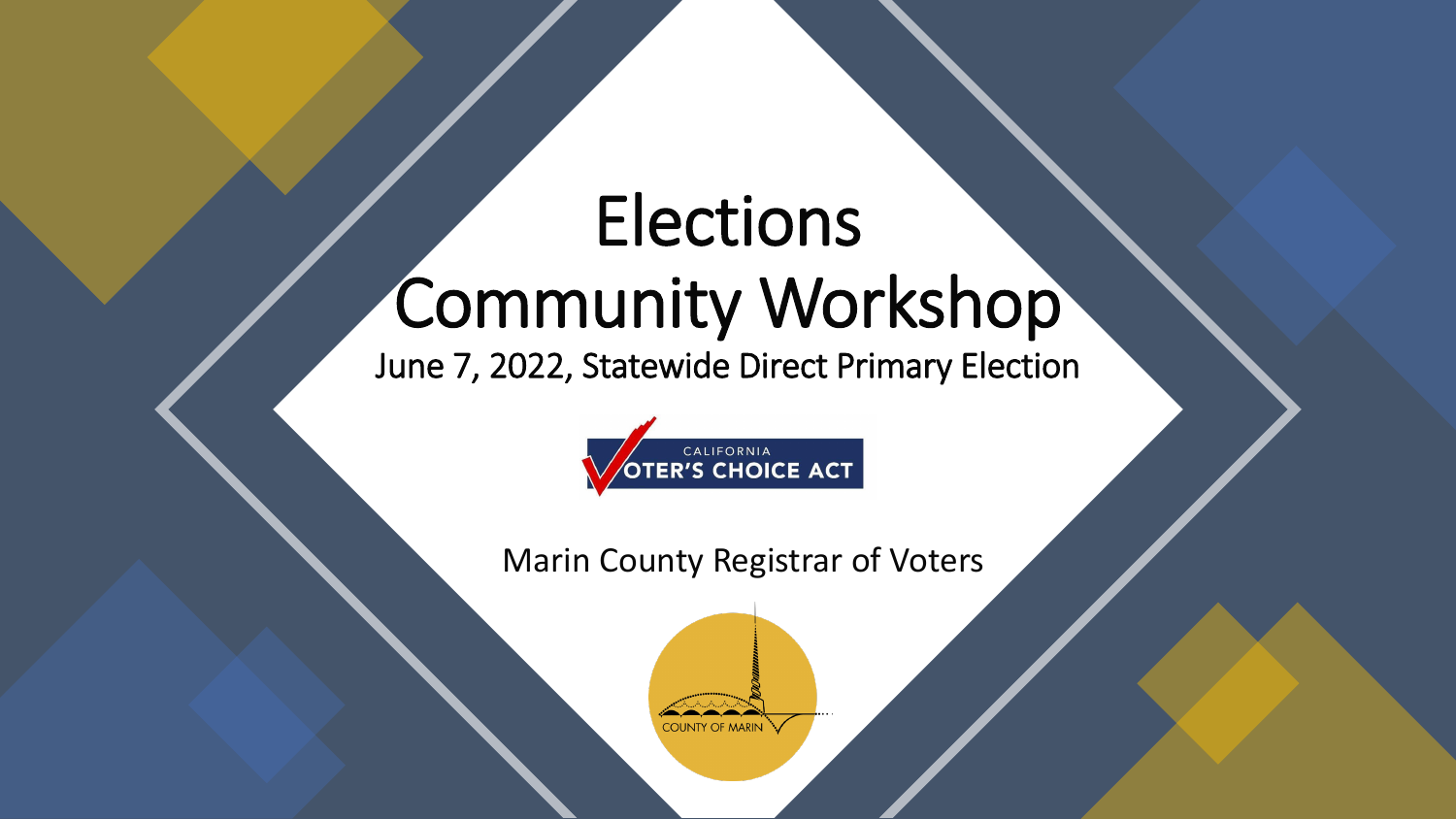

### Voter's Choice Act

- Senate Bill 450 passed in 2016
- Modernize elections to provide greater fl e x ibility and convenience for voters
- Allows voters to choose how, when, and where to cast their ballot

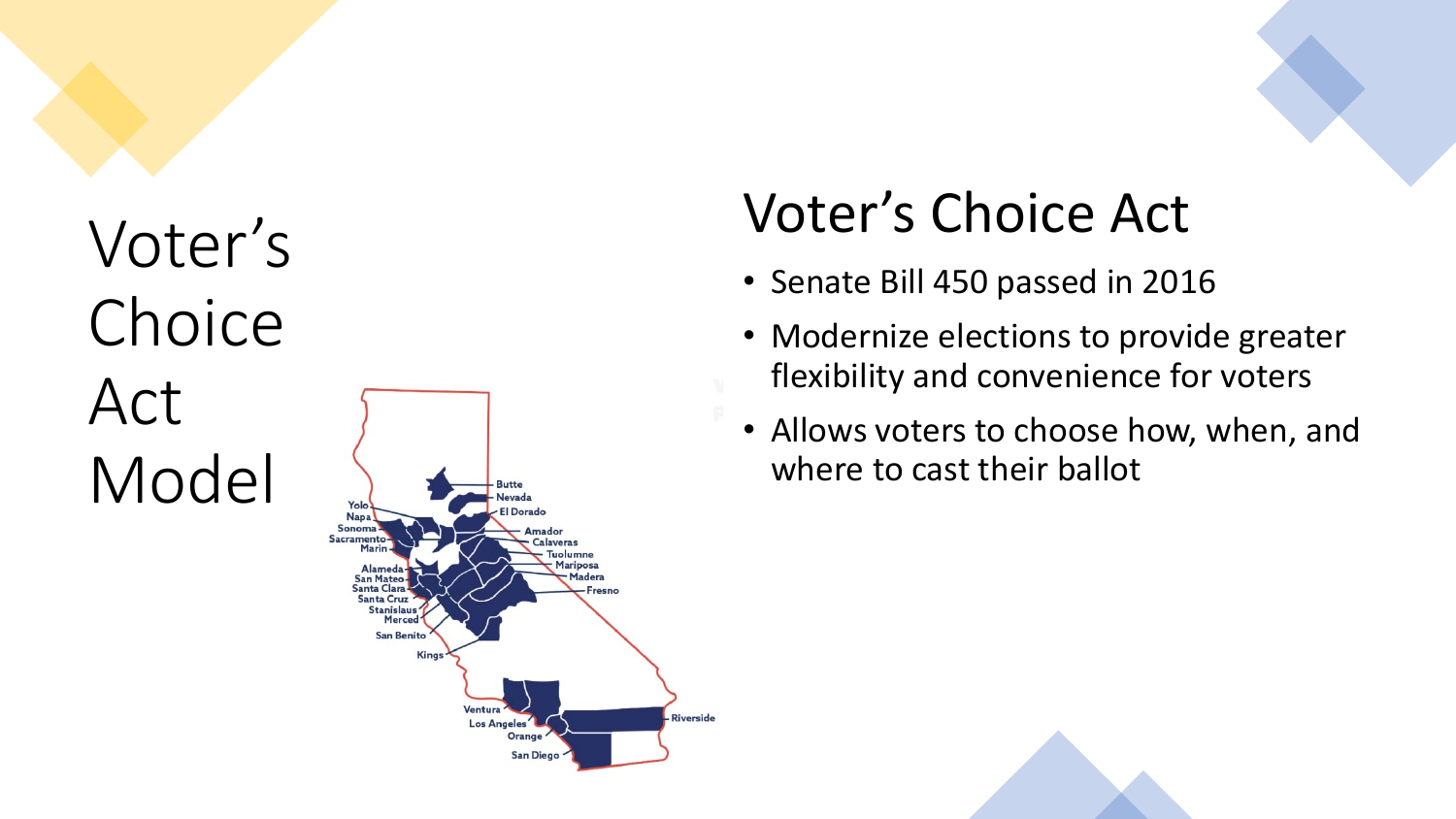## Voter's Choice Act

- Vote by Mail
	- All registered voters are mailed a ballot
	- Ballot packets are mailed starting 29 days before an election
- In-person Voting
	- Regional vote centers replace one-day polling places
	- Vote centers are open for several days before Election Day
	- Voters can go to any vote center within the county
- Ballot drop boxes available throughout the county

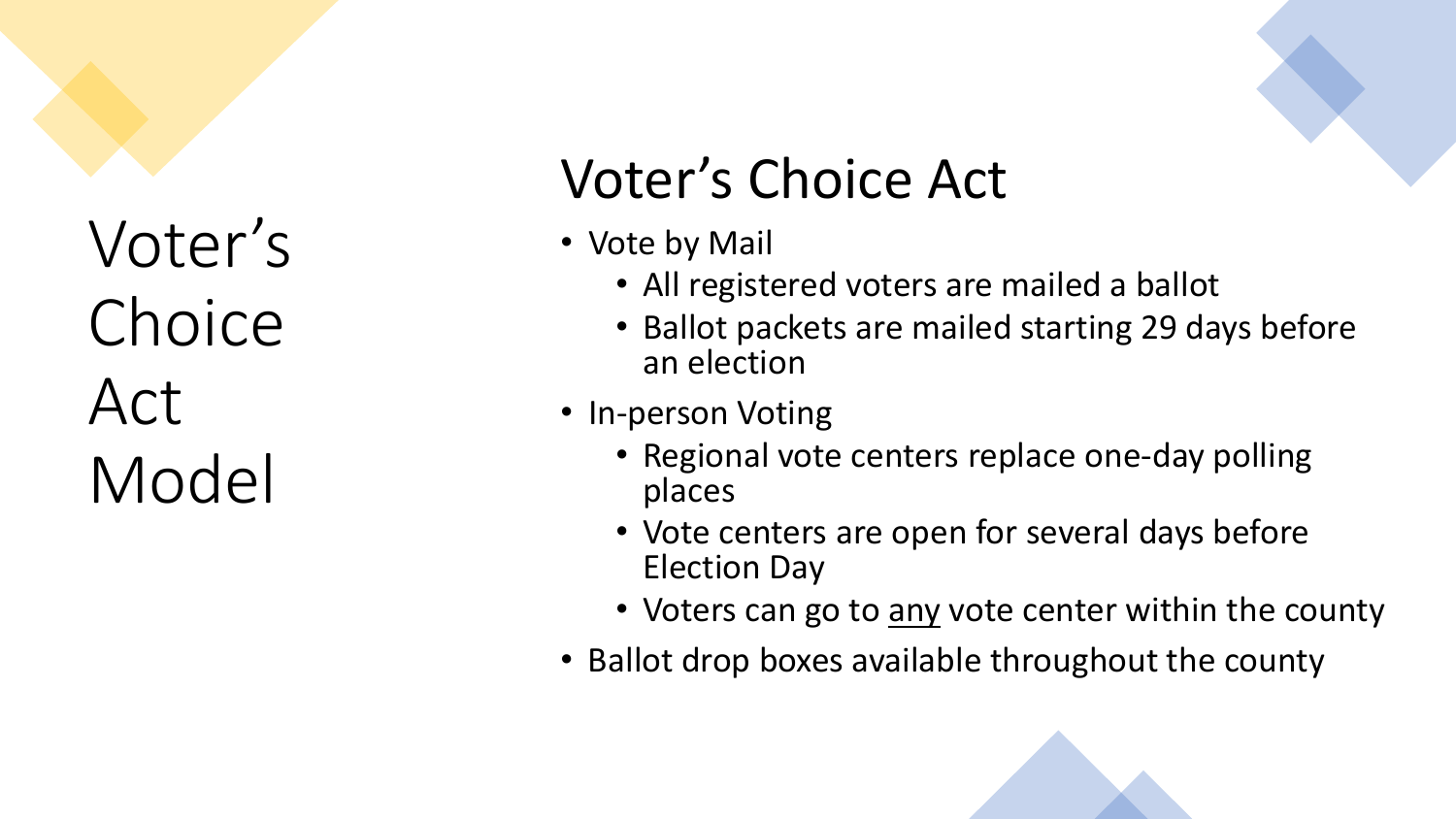## Vote Centers

- Regional vote centers are open for multiple days for in-person assistance
	- 1 vote center per 50,000 voters open 11 days
	- 1 vote center per 10,000 voters open 4 days
	- Open at least 8 hours a day and 7 a.m. to 8 p.m. on Election Day
- Vote centers offer in-person services
	- Drop off vote-by-mail ballot
	- Register to vote, and vote
	- Update voter registration, and vote
	- Receive a replacement vote-by-mail ballot
	- Vote using accessible voting equipment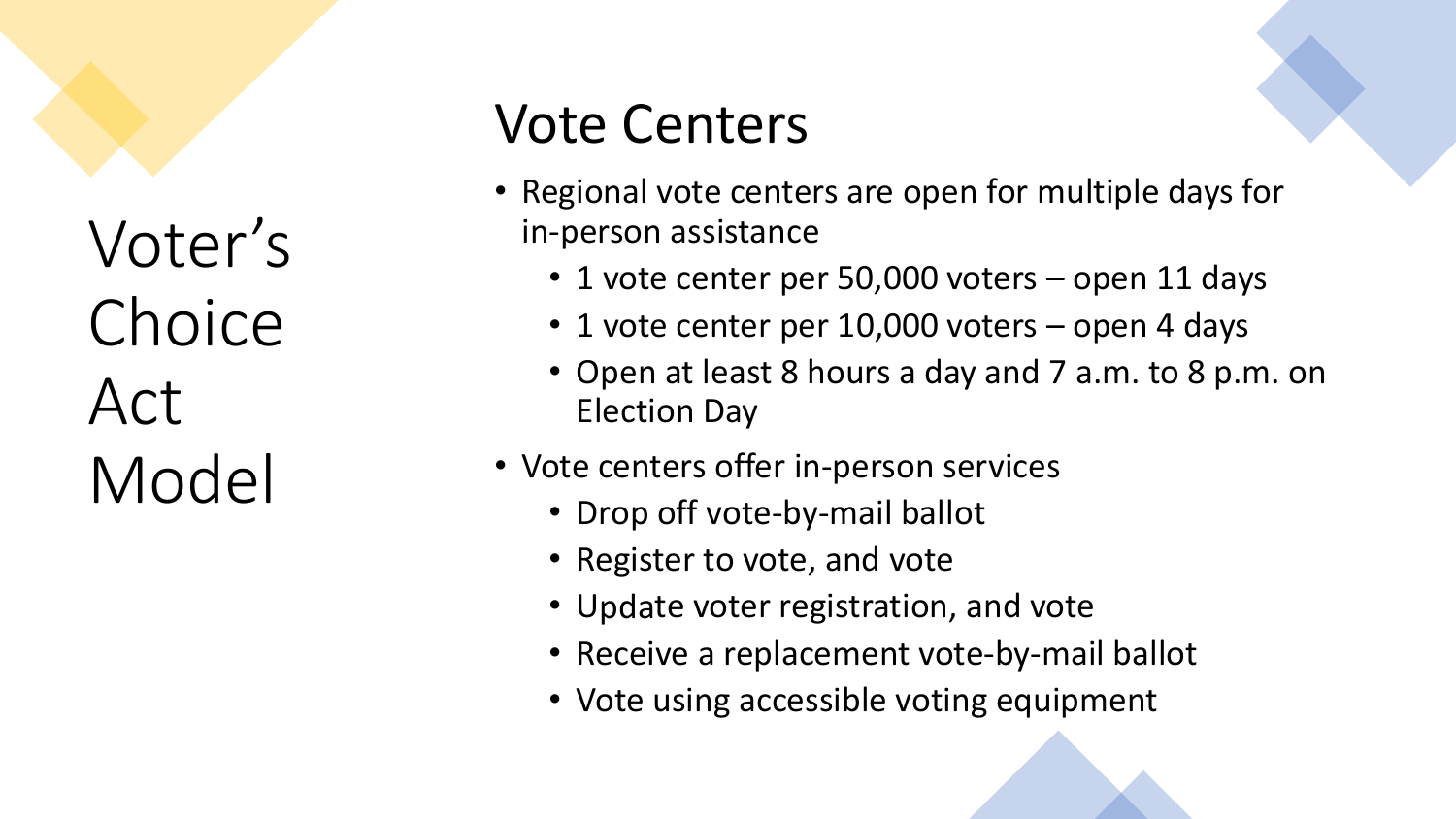

# Ballot Drop Boxes

- Located throughout the County
	- One ballot drop box for every 15,000 voters
	- Available starting 28 days before Election Day
- All Vote Centers will also have a ballot drop box when the y ope n
- Fun Fact! Over 87% of Marin voters currently<br>vote by mail
- Sign up for Where's My Ballot it's FREE! [WheresMyBallot.sos.ca.gov.](https://california.ballottrax.net/voter/)

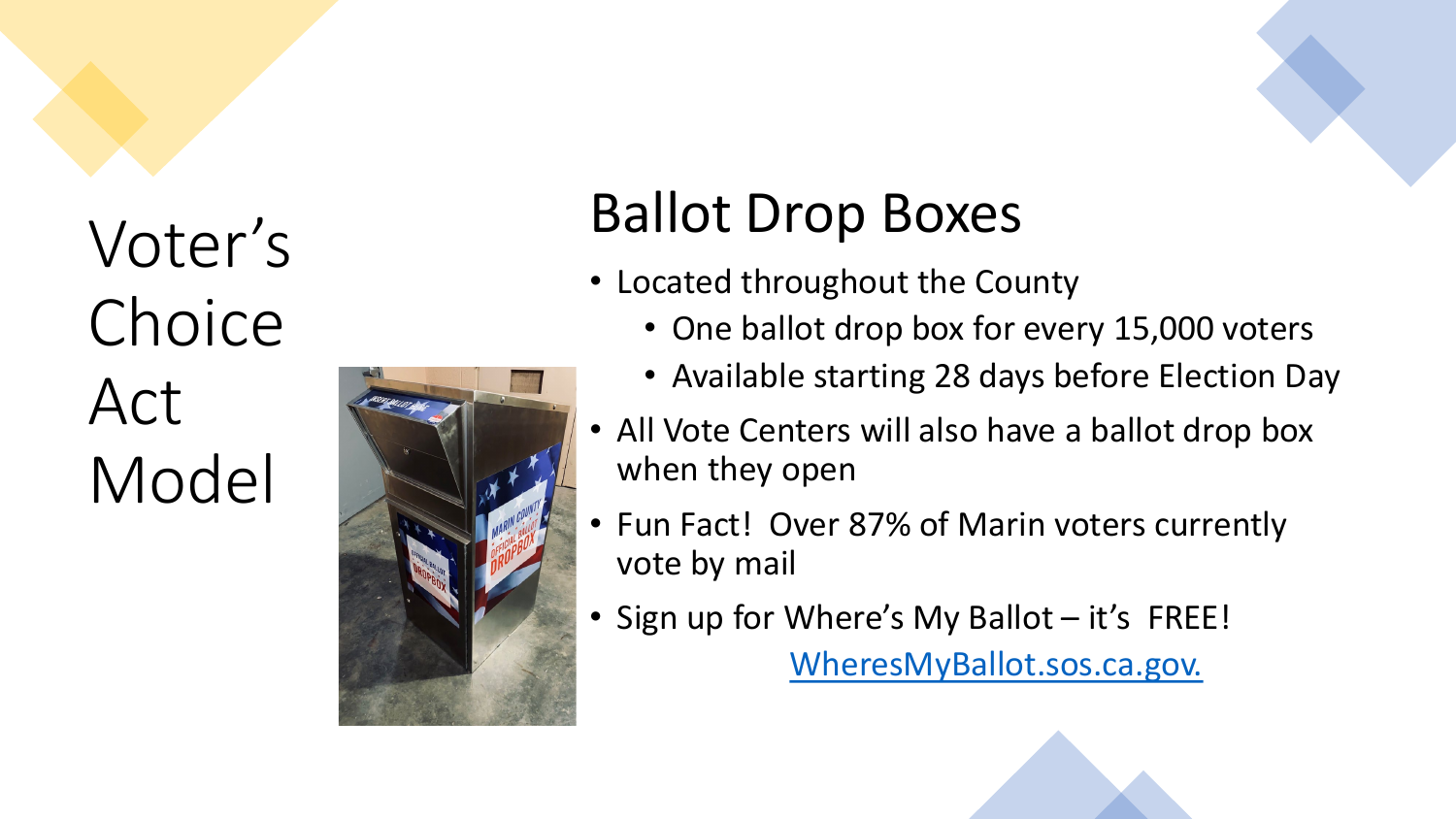# Marin County Specific

- Board of Supervisors adopted Resolution No. 2021 -33 supporting implementation of VCA
- Approximately 172,000 registered voters
	- 4 locations open for 11 days
	- 18 locations total open for 4 days
	- 12 ballot drop boxes open starting 28 days before an election
- November 2020 was a VCA-like election
	- The missing piece was voter access to any location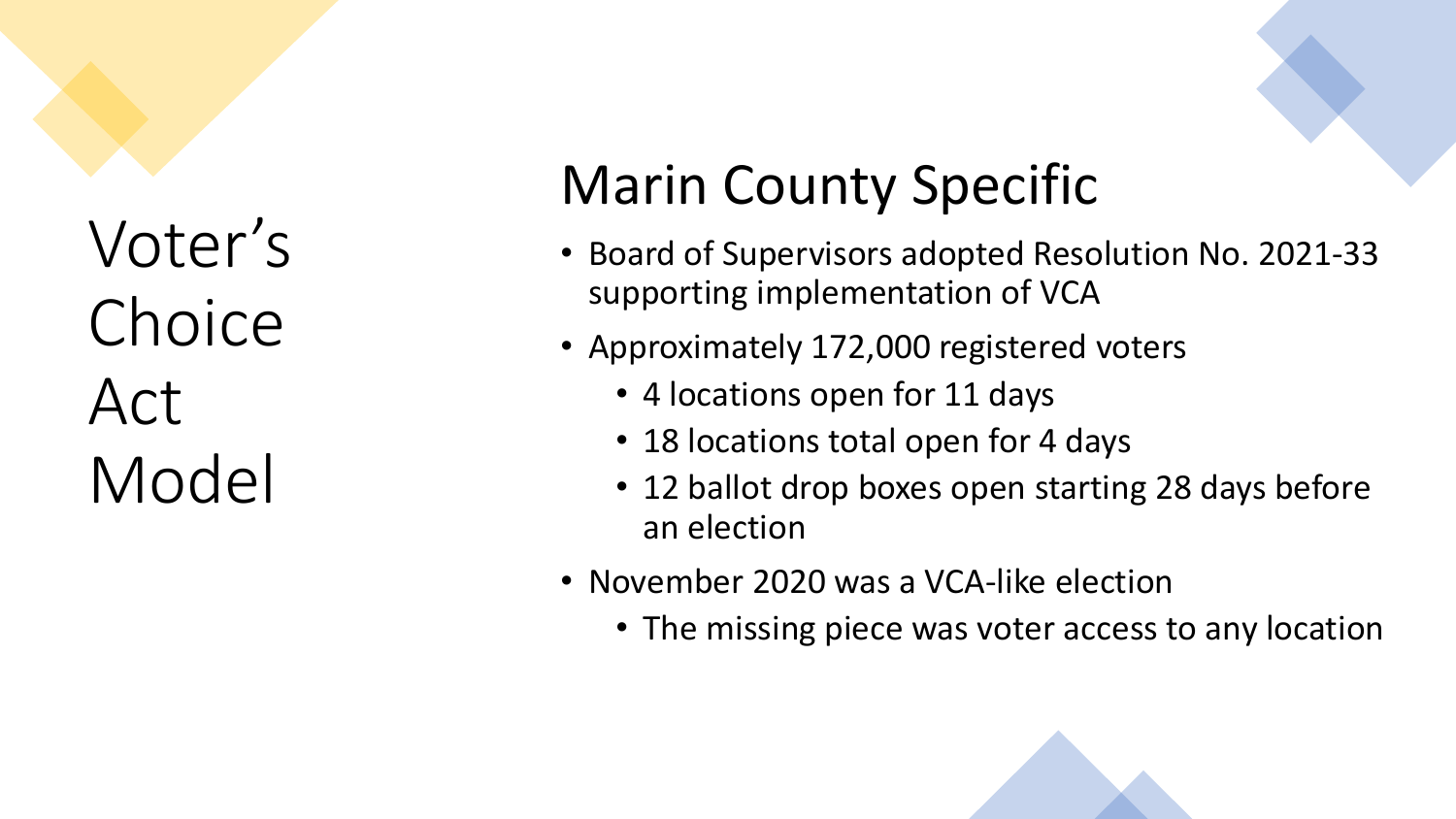### Locations

- Drop box and vote center locations based on statutory criteria including proximity to:
	- o Population centers
	- o Parking
	- o Access to public transportation
	- o Areas with low vote-by-mail use
	- o Language minority communities
	- o Disability communities
	- o Low-income communities

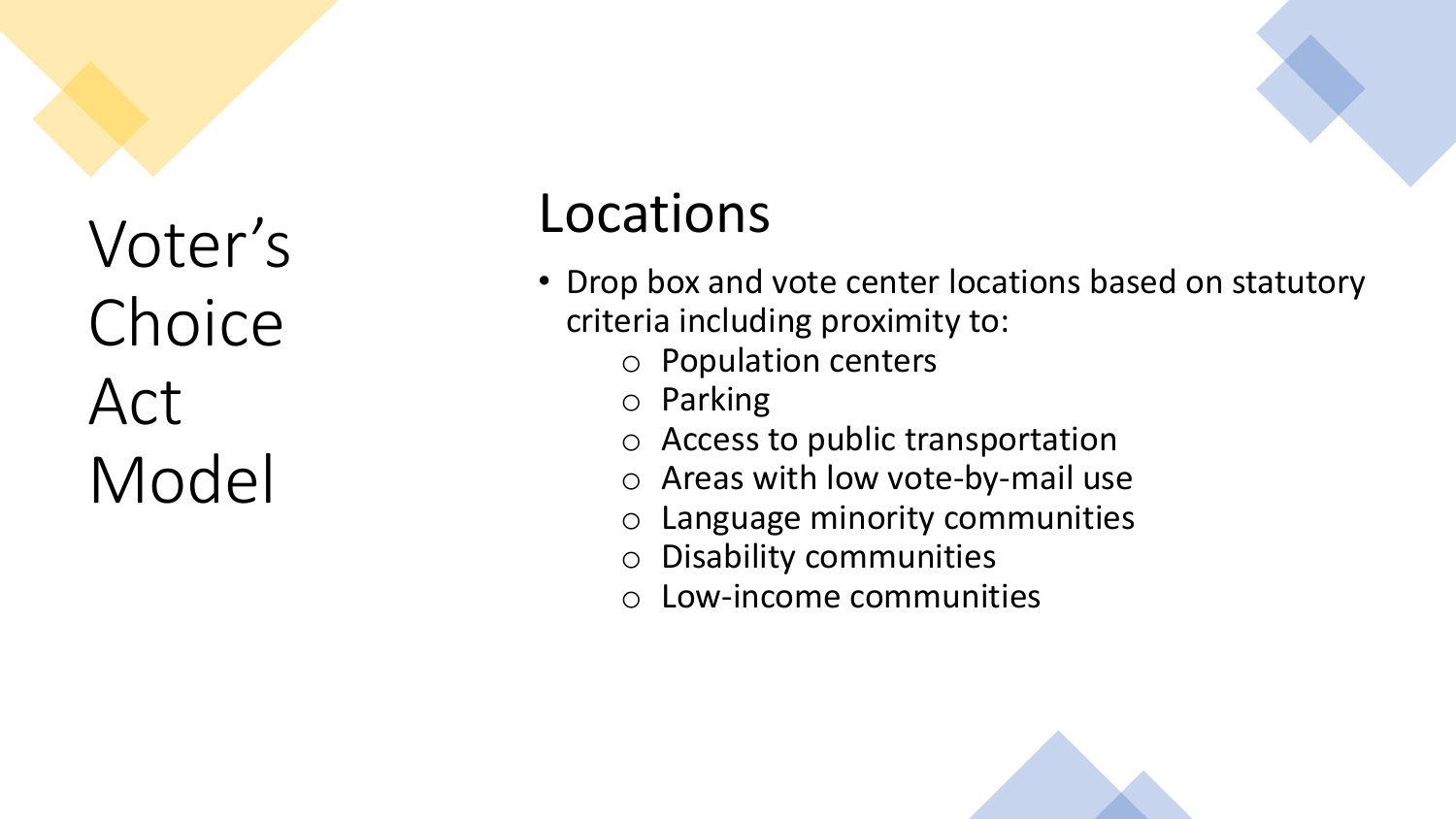### Locations (continued)

- Vote Center Locations
	- <sup>o</sup>In addition to statutory criteria, potential locations will also be evaluated based on:

oSize

 $\circ$  Availability

oAccessibility

oComputer connectivity

 $\circ$  Security

- Drop Box Locations
	- o In addition to statutory criteria, potential locations will also be evaluated based on:  $\circ$  Availability oAccessibility

 $\circ$  Security

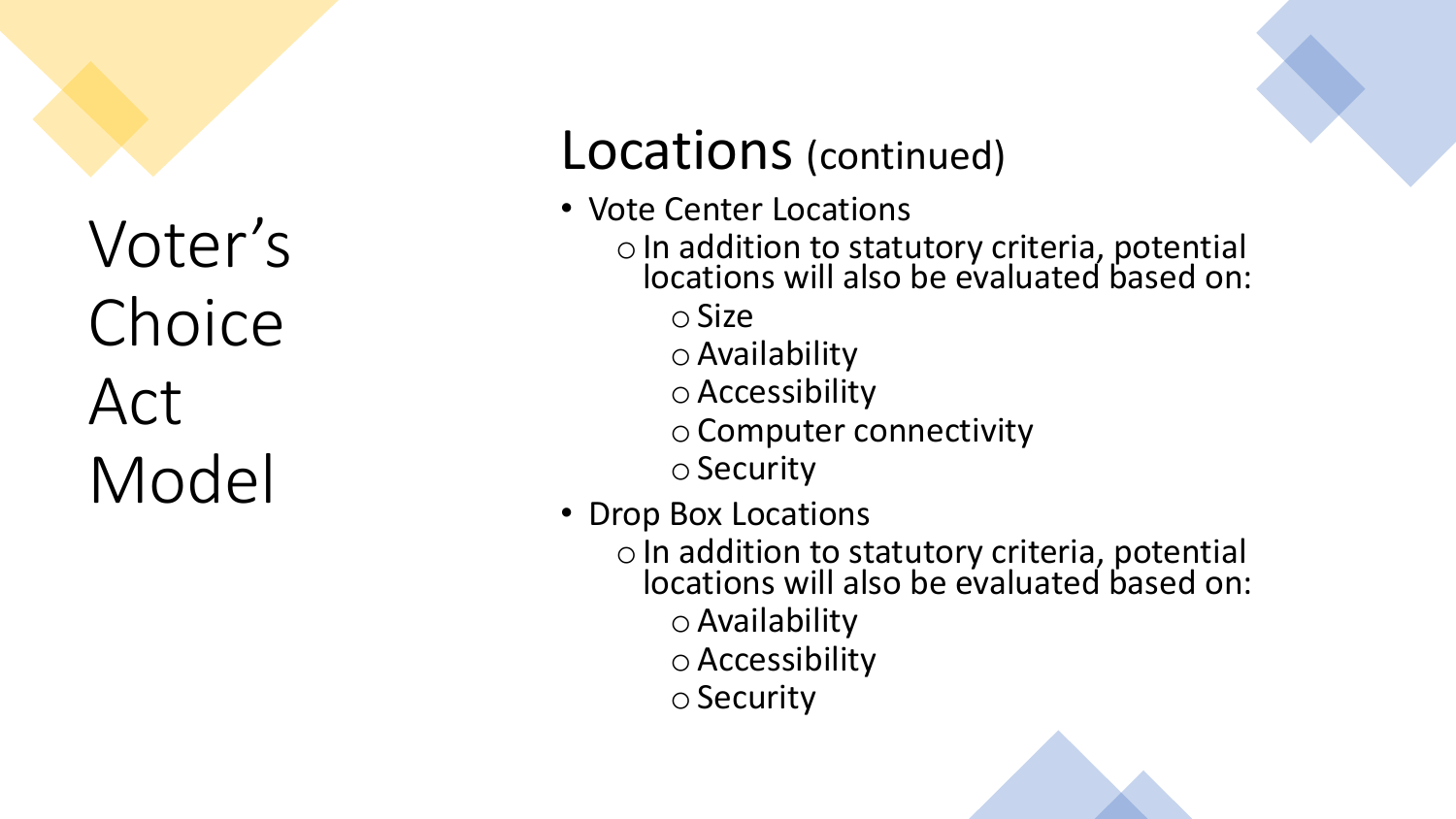Specific locations and hours will be posted online:

#### **[www.marinvotes.org](http://www.marinvotes.org/)**

Locations and hours will also be printed in the Voter Information Guide.

### Locations (continued)

- June 7, 2022 primary election
	- Fairfax
	- Larkspur
	- Mill Valley
	- Novato
	- San Anselmo
	- San Rafael
	- Sausalito
	- Tiburon
	- Marin City
	- San Geronimo
	- Bolinas
	- Point Reyes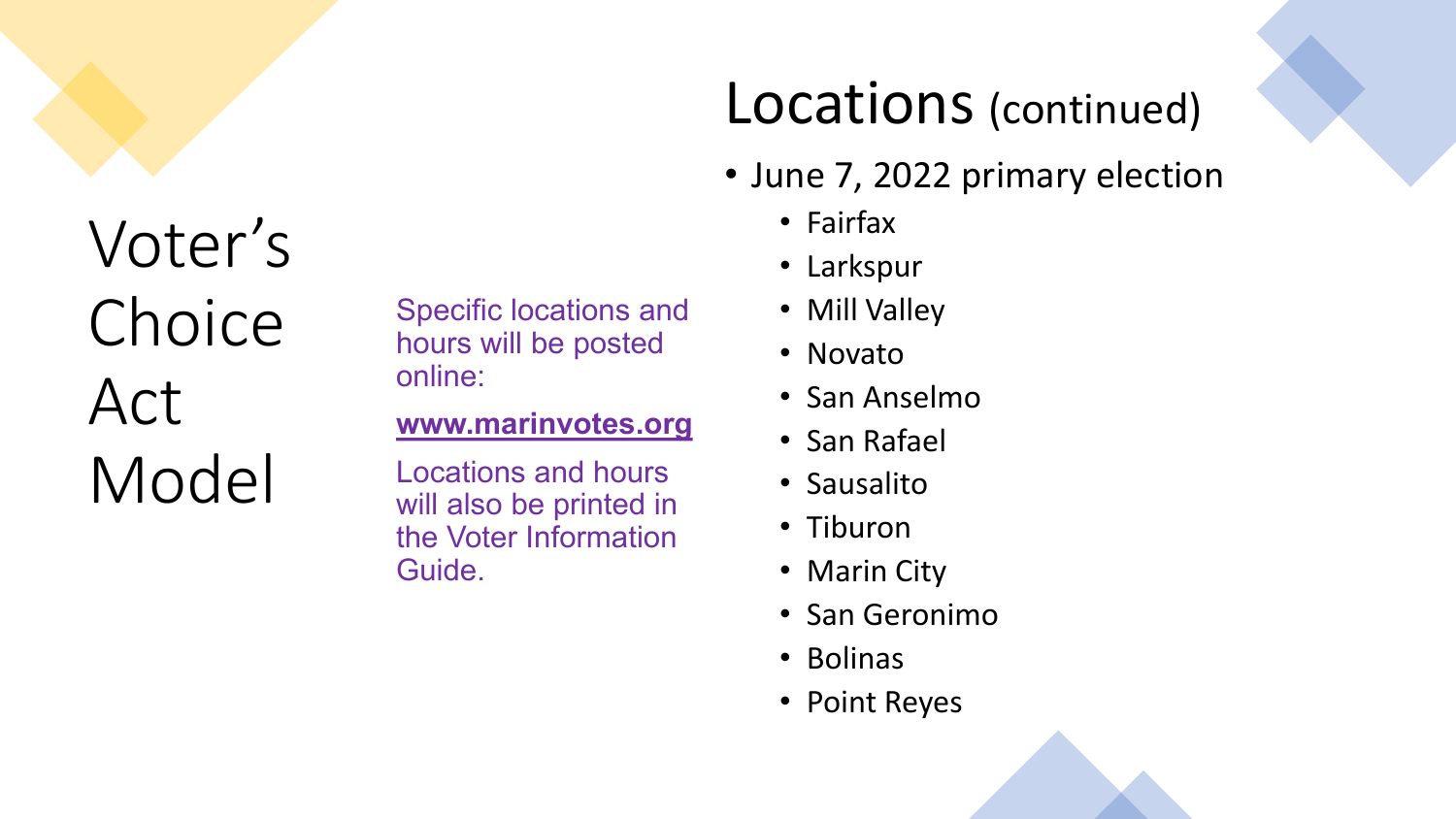

#### Voter Education and Outreach Advisory Committee (VEOAC)

o Alert voters about upcoming elections and share important non-partisan messaging created by the Elections Department

#### Outreach Toolkit

- o The Outreach Toolkit includes:
	- o Messaging and graphics that mirror the election cycle
	- o Video PSA
	- o Election FAQ Sheet

#### Direct Mailers

o Two direct mailers to all active registered Marin voters

#### Advertisements

- o Countywide, regional, and language specific publications, television, and radio networks
- o News releases
- o Social media

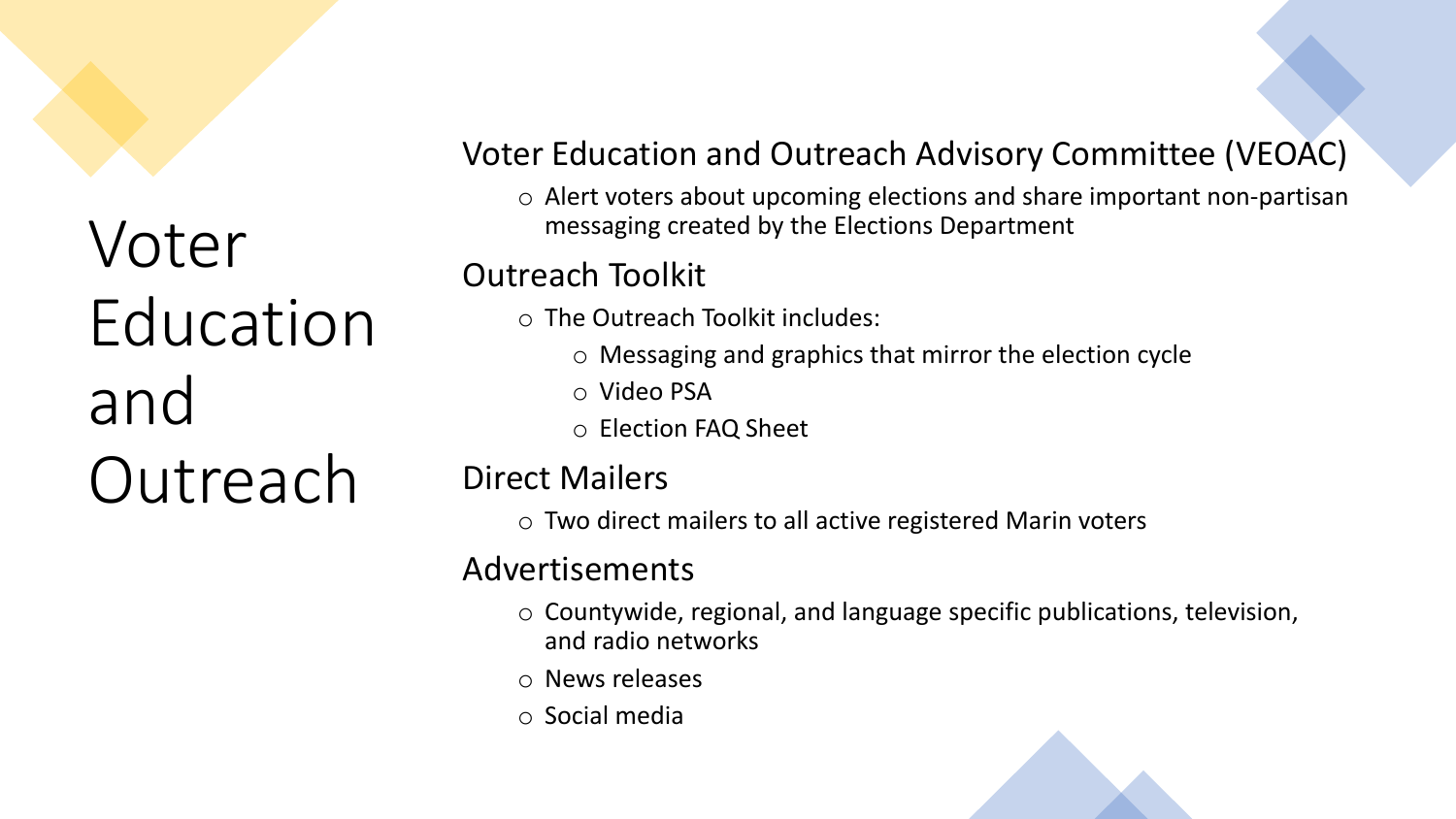## Language Access

o Voter Education

o Language access workshops: 12:30-1:30 p.m.

- April 19- Vietnamese Workshop at Community Action Marin
- April 21- Spanish Workshop at Community Action Marin
- April 22- Chinese Workshop at the Civic Center, Room 143D

#### o Voting Options

- o Translated sample ballot to use as reference when voting official ballot
- o Translated notices in the County Voter Information Guide
- o Bilingual vote center workers
- o Call the Elections Department for translated support

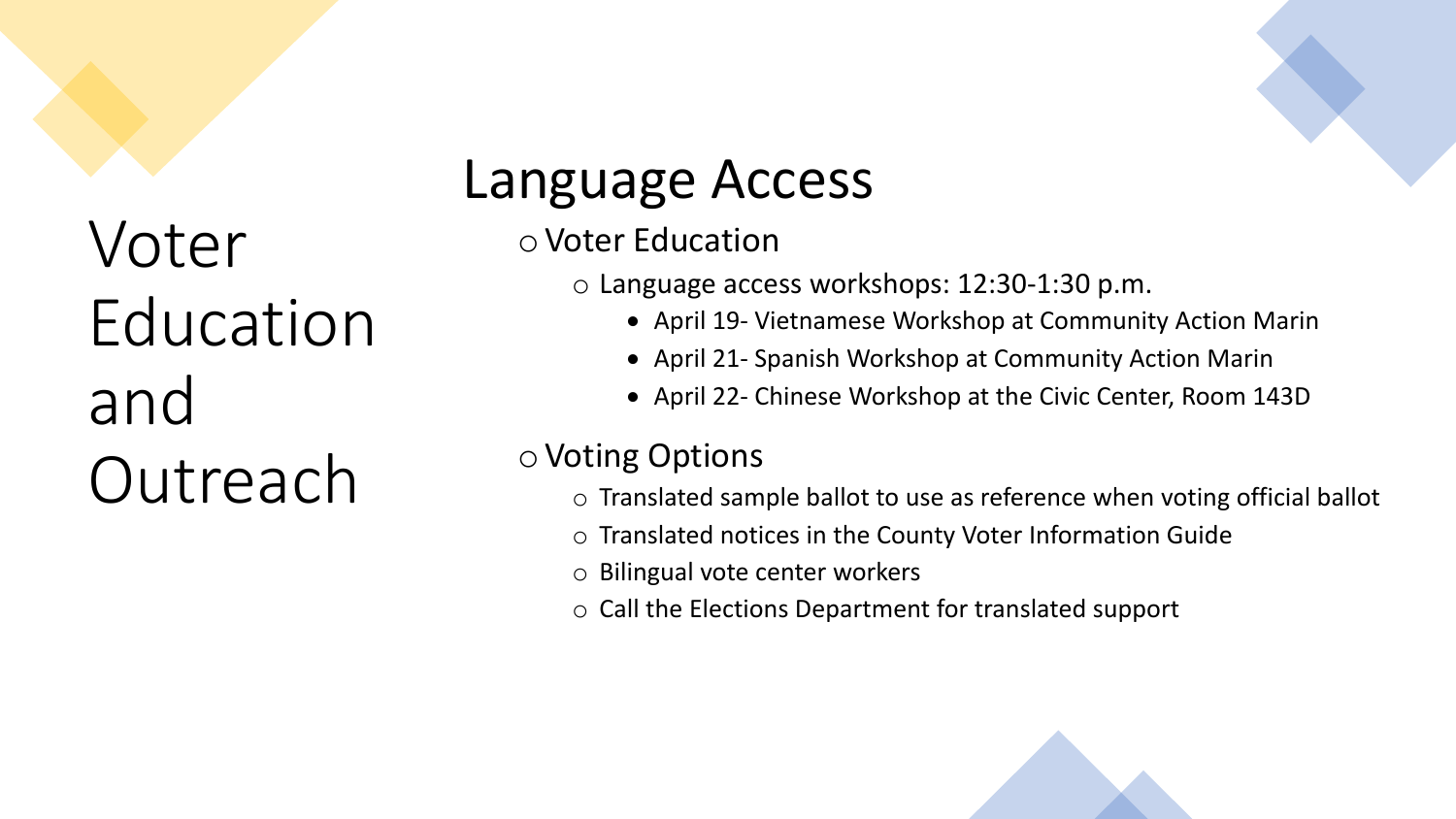### Access for Voters with Disabilities

#### oVoter Education

o Accessibility workshop

• April 20- 12:30-1:30 p.m. at Vivalon, Caboose Room

oVoting Options

o Remote Accessible Vote by Mail (RAVBM)

• Allows any voter to download, mark, and print their ballot at home.

#### o Vote Center Options

- Accessible Ballot Marking Devices
- Wheelchair-accessible voting booths, magnifiers, pens with easy to hold grips
- Curbside voting
- Marin Access provides transportation services (415-454-0902)
- Alternative formats and sign language interpreter upon request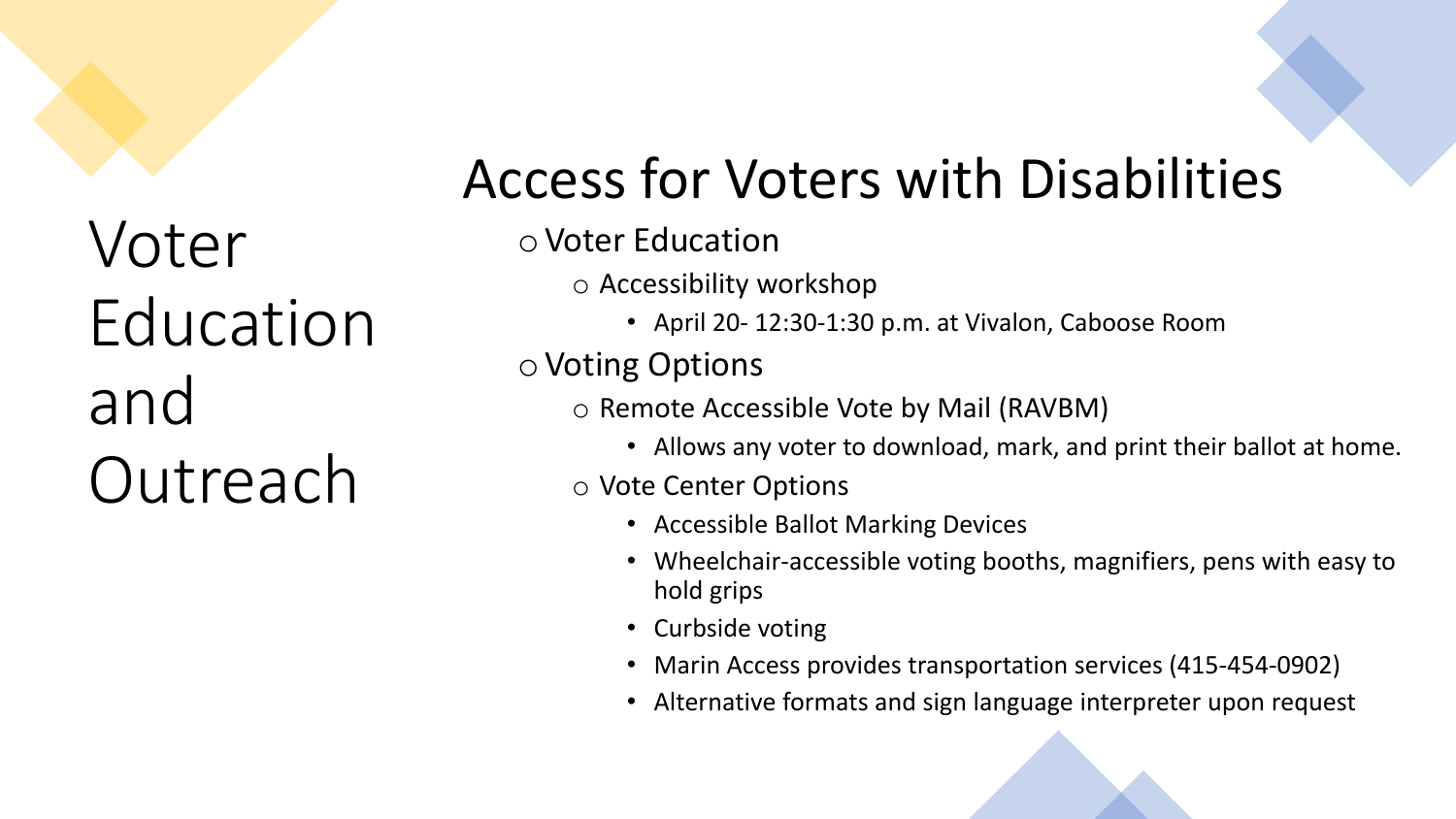### Things to Remember for the June Election:

### Register to Vote!

oRegister, check or update your status at

[RegisterToVote.ca.gov.](https://registertovote.ca.gov/)

oThe deadline is May 23. Afterwards, register and vote at any Vote Center in Marin.

### Sign up for Where's My Ballot?

oTrack your ballot every step of the way. Sign up at

[WheresMyBallot.sos.ca.gov.](https://california.ballottrax.net/voter/)

oReceive automatic email, SMS (text), or voice call notifications about your ballot